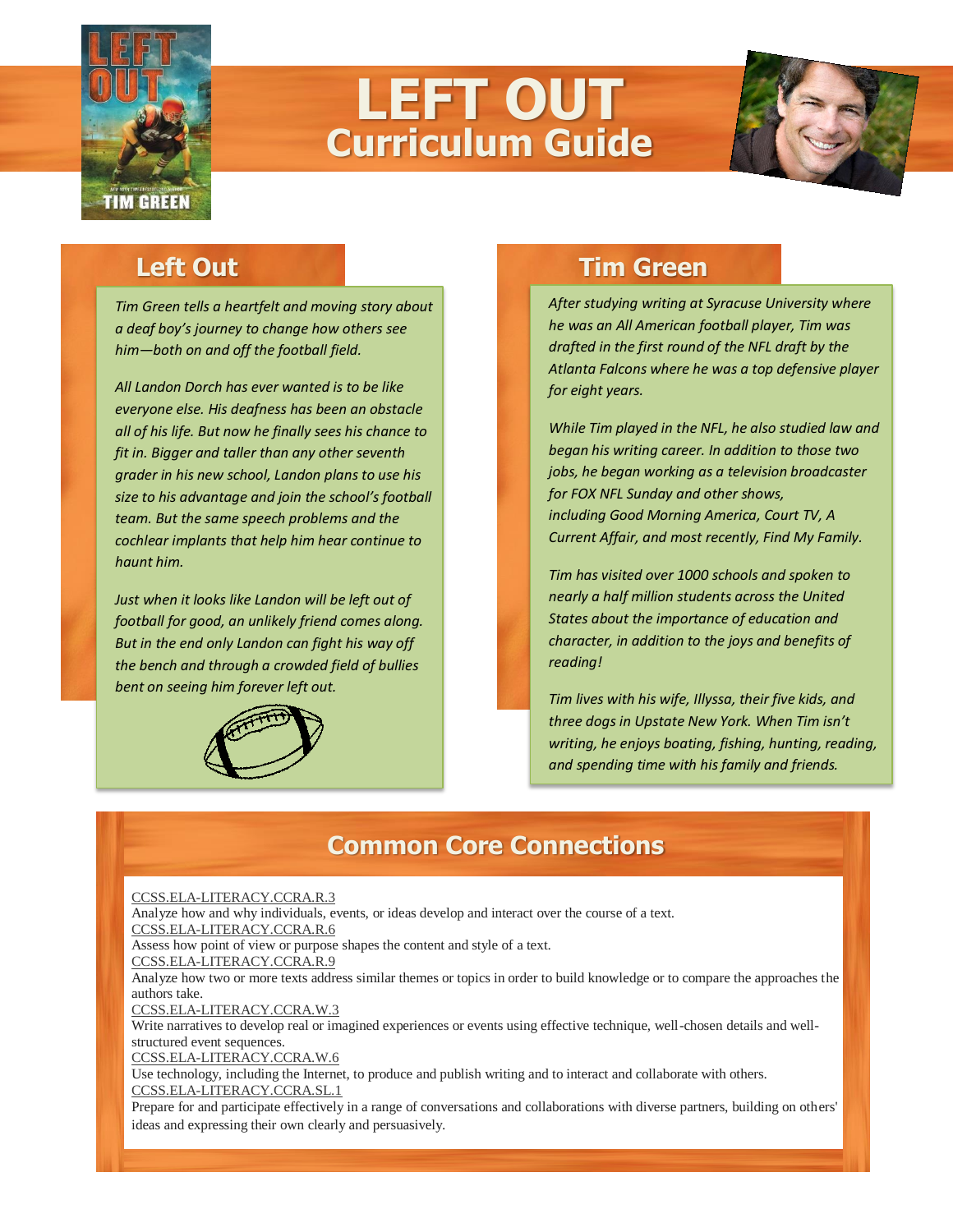### **Before Reading**

Students will play Go Fish in order to gain a deeper understanding of the challenges of communicating in a nonverbal way. This activity will be followed by a reflection writing activity. Do a YouTube search for "How to play Go Fish A.S.L." for a video to show students or refer to this link:

<https://www.youtube.com/watch?v=BufC2c1PRm8> . Refer to [www.signingsavvy.com](http://www.signingsavvy.com/) for additional help on learning ASL for Go Fish.

Directions for Go Fish:

- Each student receives five cards. A regular deck of cards may be used or Go Fish cards located in the back of this guide. The remaining cards are placed in the center of the table to be used as the Go Fish pile.
- Moving clockwise and using ASL, each player will ask another player of his or her choosing if that player has a match for one of the cards in his or her hand.
- If the player has the card, then the card is given to the person who asked for it. If the player does not have the card, then he or she must tell the other person, "Go Fish," using ASL to communicate.
- When a player finds a match, the cards are placed on the table in front of the player. The same player continues to ask others for matches until he or she is told to Go Fish.
- When one is told to Go Fish, the player takes a card from the Go Fish pile in the center of the table. If one draws a match, then that person places the match on the table in front of him or her and continues his or her turn by asking another player for another possible match.
- If a player runs out of cards, the player takes five new cards from the Go Fish pile. If there are no cards left in the Go Fish pile, then the player is out of the game.
- Once everyone has played as many cards as possible, the player with the most matches is the winner.

Directions for reflection activity:

Ask students to first discuss how they felt when playing the game and were unable to talk to one another during the game.

 Give students the following writing prompt to respond to: How would your typical day be different if you could not hear clearly and needed to rely on other methods of communication?

## **Disability Does Not Mean Inability**

The following YouTube video is a great hook for the themes in *Left Out.* Go to <https://www.youtube.com/watch?v=svzPm8lT36o>or search for "Typewriter Artist" by John Stofflet. This four and a half minute video clip shows a man who makes stunning pictures by using a typewriter. This man, Paul Smith, was born with cerebral palsy. After watching the video, you may want to ask students the following questions:

- What is amazing about Paul Smith?
- How do people treat Paul Smith?
- What does Paul Smith teach you about people who may be different from you?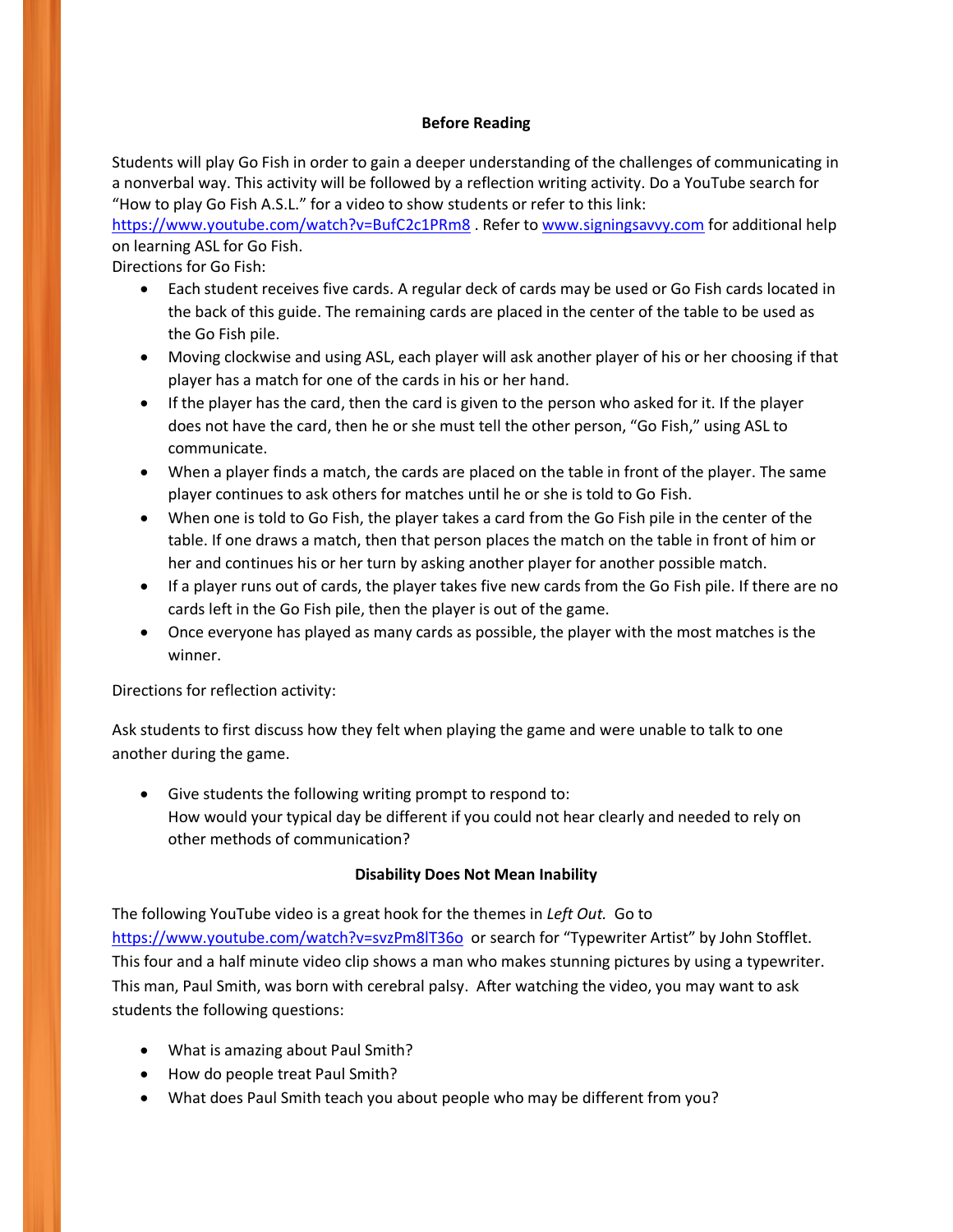# **During Reading**

Name\_\_\_\_\_\_\_\_\_\_\_\_\_\_\_\_\_\_\_\_\_\_\_\_\_\_\_\_\_\_\_\_\_\_\_\_

# *Left Out* by Tim Green

Directions: After reading the quote or writing prompt on the left, write your thoughts in reference to the quote or prompt on the right. If the left side says, "Quote of your choice…" you select a quote from the chapter range indicated to respond to.

| Quote of your choice from chapters 1-10.                                                                                                                                                                                                                                                            |  |
|-----------------------------------------------------------------------------------------------------------------------------------------------------------------------------------------------------------------------------------------------------------------------------------------------------|--|
| Chapter 4:<br>"Removing the external equipment for his<br>implants was the most powerful statement<br>Landon could make. He was cutting off his<br>sister, cutting off the entire world. Now,<br>none of it mattered, and as long as he<br>refused to read their lips, no one could<br>bother him." |  |
| Quote of your choice from chapters 11-20.                                                                                                                                                                                                                                                           |  |
| Chapter 17:<br>Landon had a different experience during<br>football practice than he expected. Has that<br>happened to you? Have you ever wanted<br>something so bad, got it, and realized it<br>wasn't what you thought? What was it and<br>how did you handle it?                                 |  |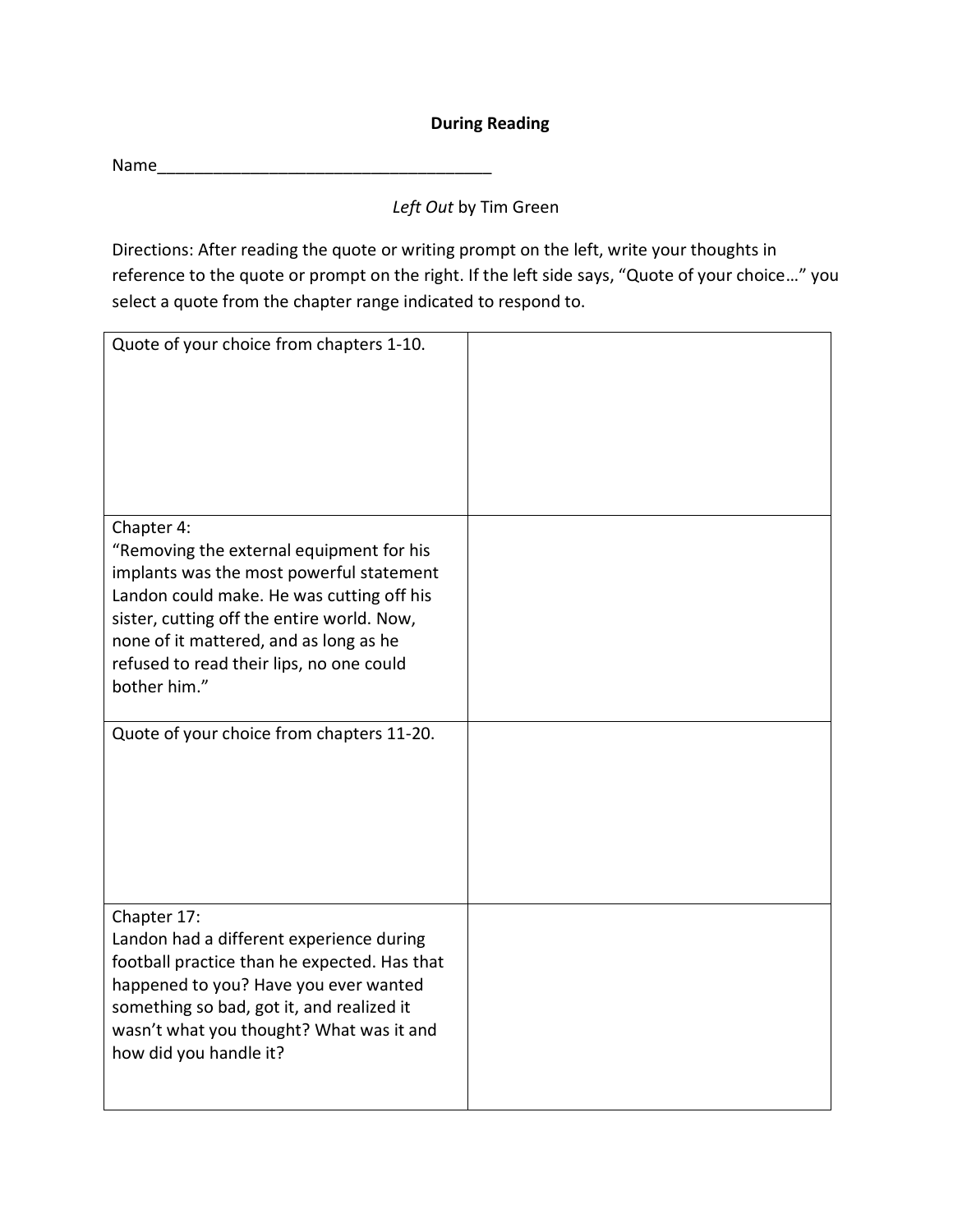| Quote of your choice from chapters 21-30.                                                                                                                                                                                                                        |  |
|------------------------------------------------------------------------------------------------------------------------------------------------------------------------------------------------------------------------------------------------------------------|--|
| Chapter 28:<br>"Tears coursed down her cheeks, glittering in<br>the yellow light that seeped through the<br>shade from his nightstand lamp. They<br>dropped onto his blanket, and he knew that if<br>he weren't deaf, they would make a sound<br>he could hear." |  |
| Quote of your choice from chapters 31-40.                                                                                                                                                                                                                        |  |
| Chapter 32:<br>"Landon was stuck with who he was, and<br>now, what he was."                                                                                                                                                                                      |  |
| Quote of your choice from chapters 41-50.                                                                                                                                                                                                                        |  |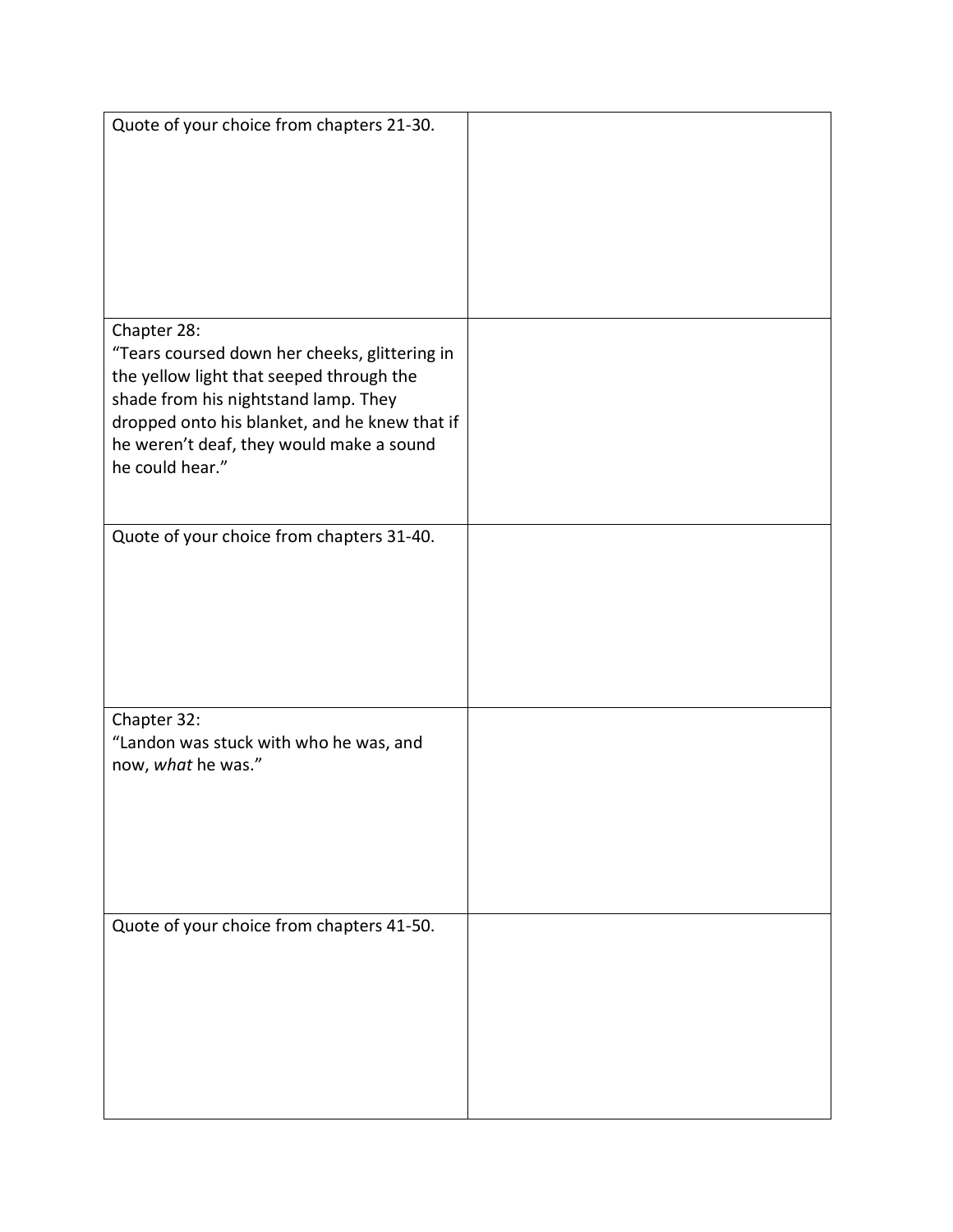| Chapter 42:                                  |  |
|----------------------------------------------|--|
|                                              |  |
| What does Genevieve see in Landon that he    |  |
| doesn't see in himself?                      |  |
|                                              |  |
|                                              |  |
|                                              |  |
|                                              |  |
|                                              |  |
|                                              |  |
|                                              |  |
| Quote of your choice from chapters 51-60.    |  |
|                                              |  |
|                                              |  |
|                                              |  |
|                                              |  |
|                                              |  |
|                                              |  |
|                                              |  |
|                                              |  |
|                                              |  |
|                                              |  |
| Chapter 55:                                  |  |
| "You don't want more trouble. But            |  |
| sometimes trouble's what it takes." What did |  |
| Mr. Edwards, Landon's teacher mean by this?  |  |
|                                              |  |
| Can you think of some other times in history |  |
| when trouble was needed to make change?      |  |
|                                              |  |
|                                              |  |
|                                              |  |
|                                              |  |
|                                              |  |
| Quote of your choice from chapters 61-70.    |  |
|                                              |  |
|                                              |  |
|                                              |  |
|                                              |  |
|                                              |  |
|                                              |  |
|                                              |  |
|                                              |  |
| Chapter 61:                                  |  |
| "He just needed people not to be mean."      |  |
|                                              |  |
|                                              |  |
|                                              |  |
|                                              |  |
|                                              |  |
|                                              |  |
|                                              |  |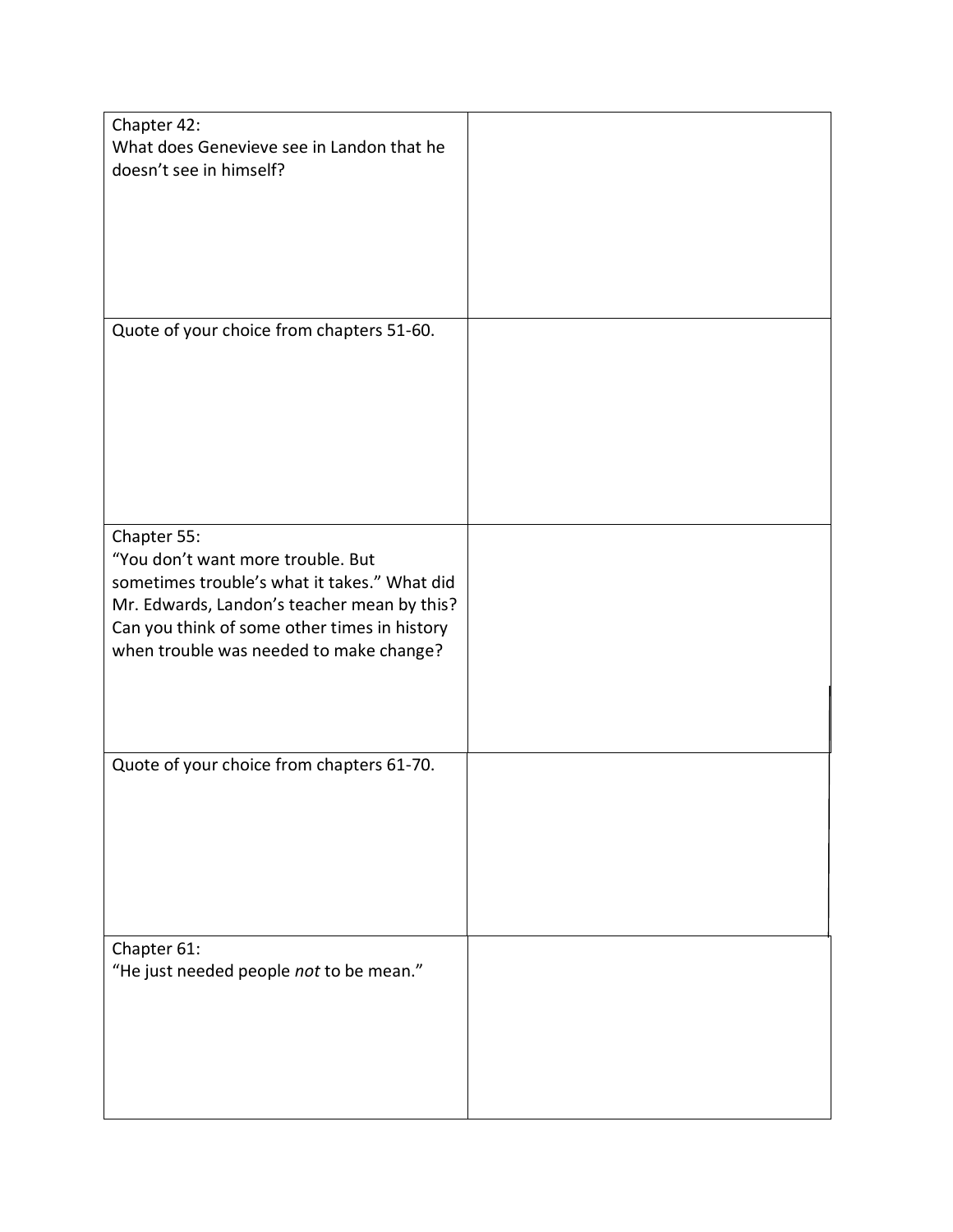| Quote of your choice from chapters 71-80.                                           |  |
|-------------------------------------------------------------------------------------|--|
|                                                                                     |  |
| Chapter 74:<br>"Everything is a story, and we are the authors<br>of our own lives." |  |
|                                                                                     |  |
| Quote of your choice from chapters 81-95.                                           |  |
|                                                                                     |  |
| Chapter 95:<br>"No way. Right tackle only No more left<br>out."                     |  |

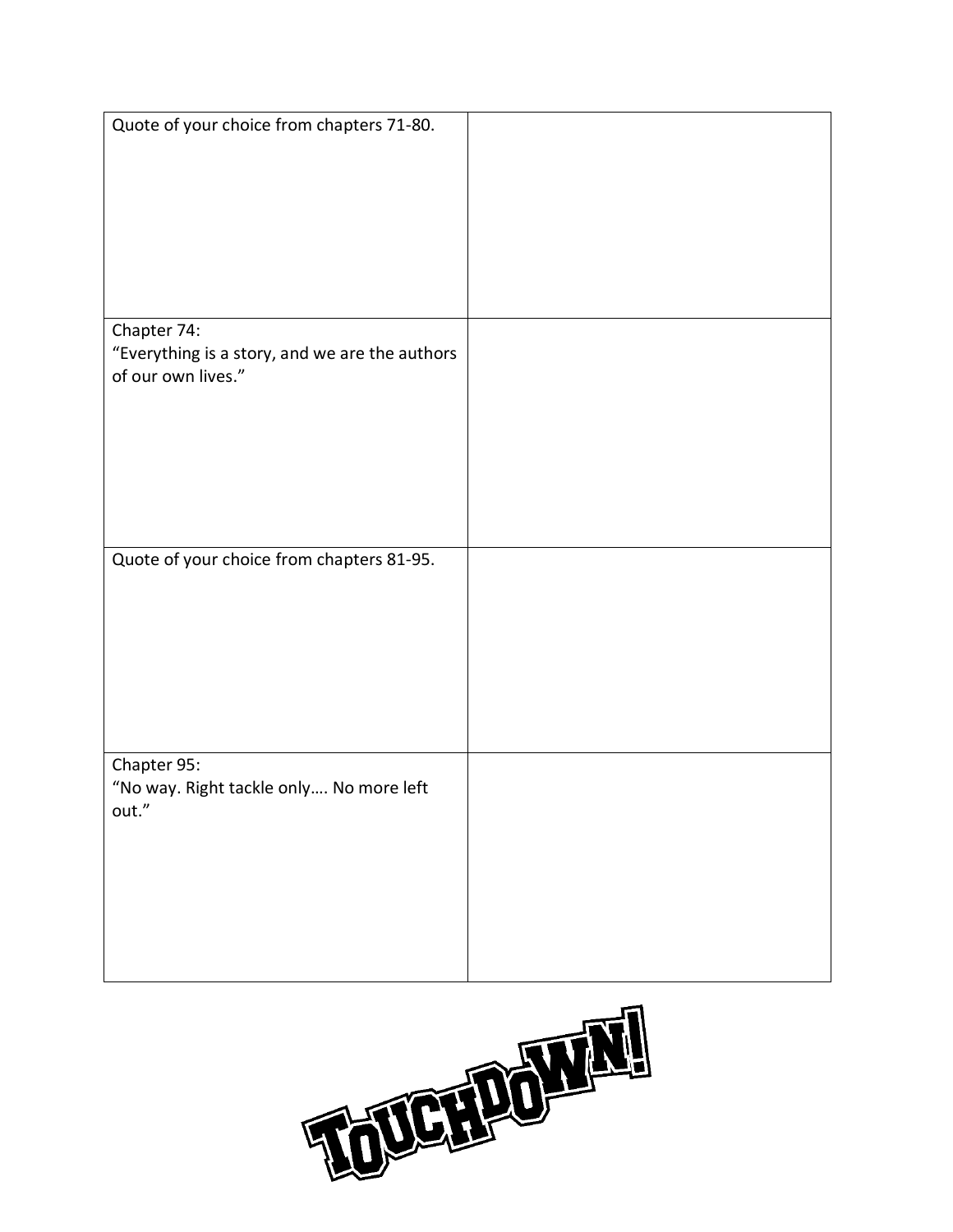# **After Reading**

# **Silent Conversations**

This after-reading activity requires students to reflect about their reading and share ideas with their peers. This activity can be done in many different ways. Ultimately, students will individually and silently respond to open-ended questions about *Left Out* and then silently interact with other students about those responses. This is a great activity to help students think about the book and give their thoughts publicly. The questions are listed below as well as various options for the organization of the activity.

# **Silent Conversation Questions**

- Who is the hero of the story? Why?
- What is the best way to stop a bully?
- What is the most important quality in a good friend? Name a character in the book who had this quality.
- Does social media help or hurt teenagers? Defend your answer.
- If you could give Landon's mom and dad any advice, what would it be?
- How would this story be different if it had been told by Genevieve?
- What do you think happens to Landon after the book ends? What does his future look like?
- If you could be one character in the book for a day, who would it be? Why?

# **Silent Conversation Activity Options**

**Pass Around**: Print each of the 8 discussion questions on the top 8 different sheets of paper (1 question per paper). Copy those pages until you have one paper for each student (example: in a class of 40, you would need 5 copies of each question to total 40 sheets). Each student will have his or her own paper with a discussion question at the top. Each student will take 2 minutes to write a response to the question on his or her paper. At the end of 2 minutes, students pass their papers one person to the right. Students have 2 minutes to respond to the question on that paper, or students may respond to the written response from the student before. Repeat these steps 7 or 8 times. After 7-8 passes, have students return the paper to the original owner. Have the original owner of the paper write a paragraph reacting to the responses on his or her paper. Another response option is to have students record themselves using a movie making technology tool such as VoiceThread, iMovie, etc.

**Butcher Paper Groups:** Move the desks in the classroom into groups of 4. Put each group of 4 desks together to form a table. Cover each table with a piece of butcher paper. Place one question in the middle of each table. Four students will be sitting at each table and students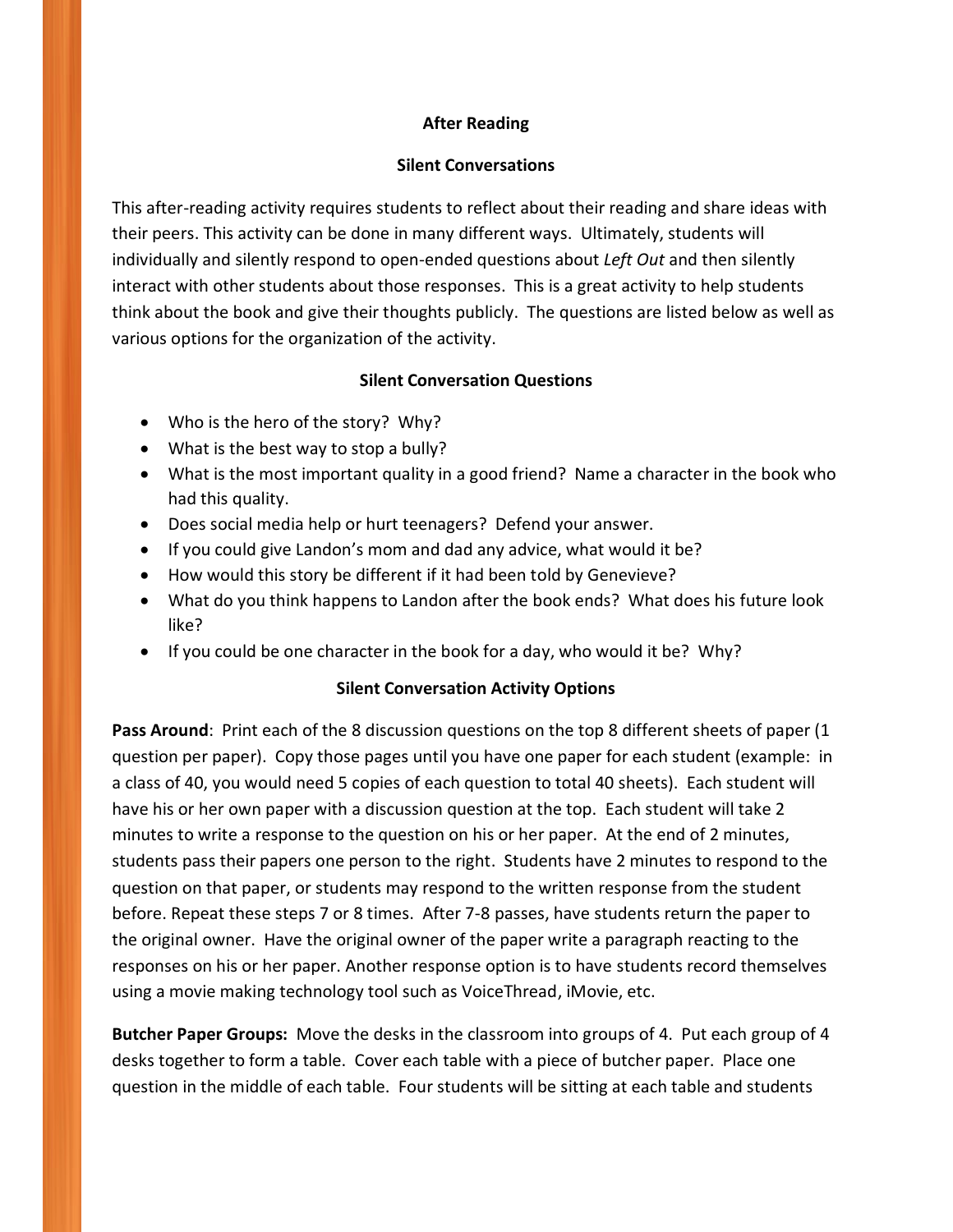have 2 minutes to respond to the question at the table by writing on the butcher paper. At the end of 2 minutes, students get up and move to a different table. Students can take 2 minutes to respond to the question at the table or students may respond to the response of other students. Students will rotate 6-7 times. At the end of the rotations, students will go back to their original seats. Students can then read their responses to their original response and write a paragraph reacting to those responses.

**Online Discussion**: Teachers can set up the silent conversation questions using an online forum such as Google Classroom or a wiki. Students will respond to at least 3 questions and then respond to at least 4 student responses.

**Bulletin Board Discussion**: Teachers hang the questions on paper-lined bulletin boards. Students can then respond right on the bulletin board paper. Students can see what other students are thinking and writing.

# **Final Project**

This final project integrates a picture book and a service project with the learning from reading *Left Out.*

- 1. Read the book *Somebody Loves You, Mr. Hatch* by Eileen Spinelli to the class.
- 2. Discuss the book, using the following questions:
	- a. How does Mr. Hatch find happiness?
	- b. How are Landon and Mr. Hatch the same?

c. Many people from Mr. Hatch's town care about him and help him feel special. Who are some characters from *Left Out* who help Landon feel special?

3. Watch the following videos about Jake Olson, a blind football player:

a. [https://www.youtube.com/watch?v=Fzjn\\_deyqWI](https://www.youtube.com/watch?v=Fzjn_deyqWI) or search USC [blind](https://www.youtube.com/watch?v=M7Ux93qyHjc) long snapper Jake Olson [practices](https://www.youtube.com/watch?v=M7Ux93qyHjc) with Trojans on YouTube.

b. [http://espn.go.com/los-angeles/college](http://espn.go.com/los-angeles/college-football/story/_/id/13661297/blind-long-snapper-jake-olson-says-join-usc-trojans-player)[football/story/\\_/id/13661297/blind-long-snapper-jake-olson-says-join-usc](http://espn.go.com/los-angeles/college-football/story/_/id/13661297/blind-long-snapper-jake-olson-says-join-usc-trojans-player)[trojans-player](http://espn.go.com/los-angeles/college-football/story/_/id/13661297/blind-long-snapper-jake-olson-says-join-usc-trojans-player) or search Blind long [snapper](https://www.youtube.com/watch?v=Fzjn_deyqWI) Jake Olson says he will join Trojans 'as a [player'](https://www.youtube.com/watch?v=Fzjn_deyqWI) on YouTube.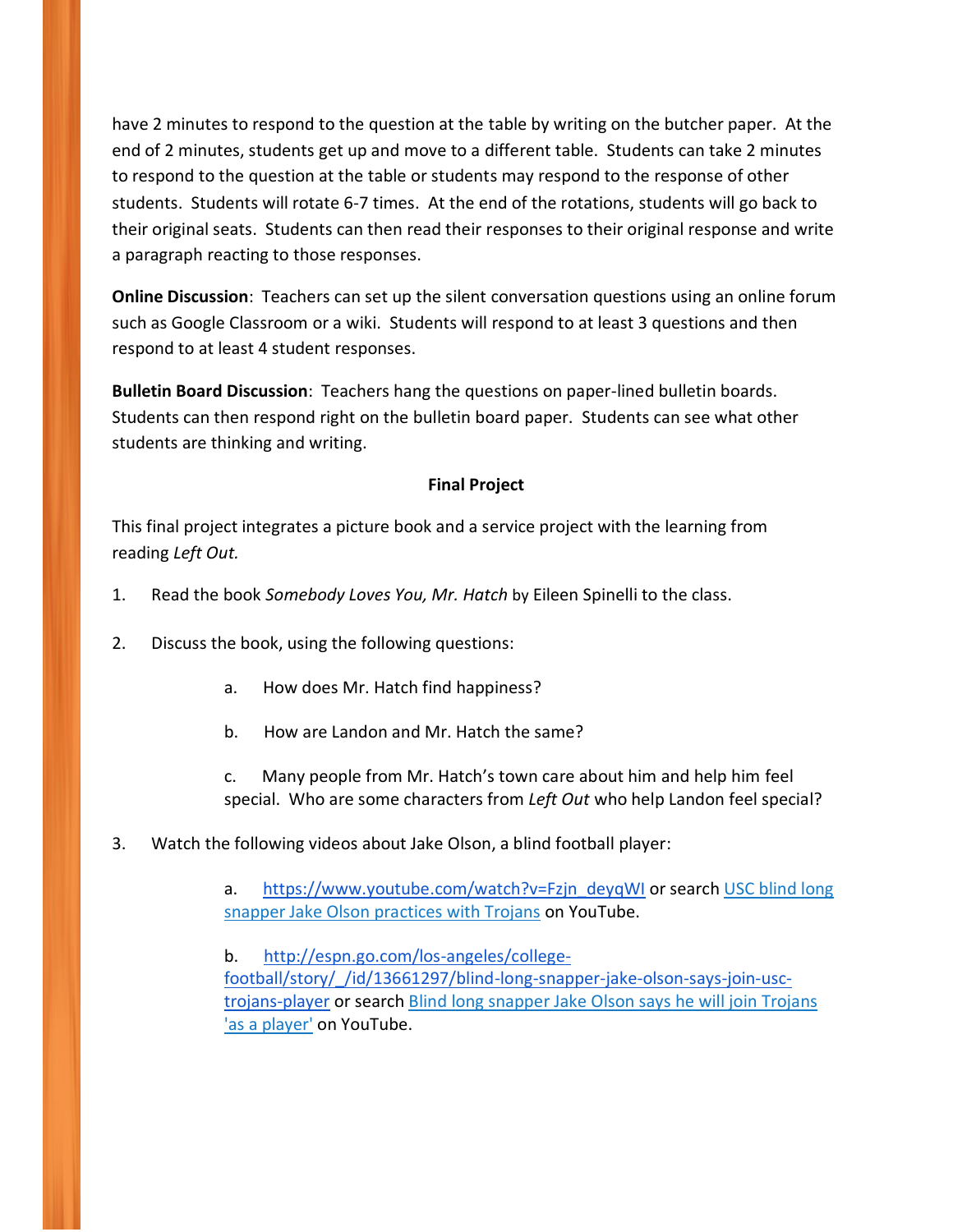- 4. Discuss the videos and ask the following questions:
	- a. How did Jake face his challenges?
	- b. Who helped Jake face his challenges?

5. After reading and discussing the picture book, you may want students to do the following service project. The handout below is something that you can give to students.

# **Proactive Kindness Service Project**

Proactive kindness is the act of purposely doing something kind for someone and not expecting anything in return. This week you are going to do an act of proactive kindness for someone. Follow these steps to complete the project:

> 1. Think about the act of kindness you want to do. An act of kindness doesn't have to be a project that takes a long time. This act of kindness does need to be something that will help someone who needs a little help. This act could be having a conversation with someone who looks lonely, helping a teacher, doing a chore at home that would take stress off of your family. Think about something meaningful that you can do to help someone else.

2. Do this act of kindness. You will need to do this act of kindness in the next 5 days.

3. When you are done, write a paragraph response answering the following questions.

- *a.* What was the act of kindness you performed?
- *b.* How did it benefit another person?
- *c.* How did you feel when you helped someone else?
- *d.* Why is it important to help other people and show kindness?

4. Bring your response to class and be prepared to share your ideas in a class discussion.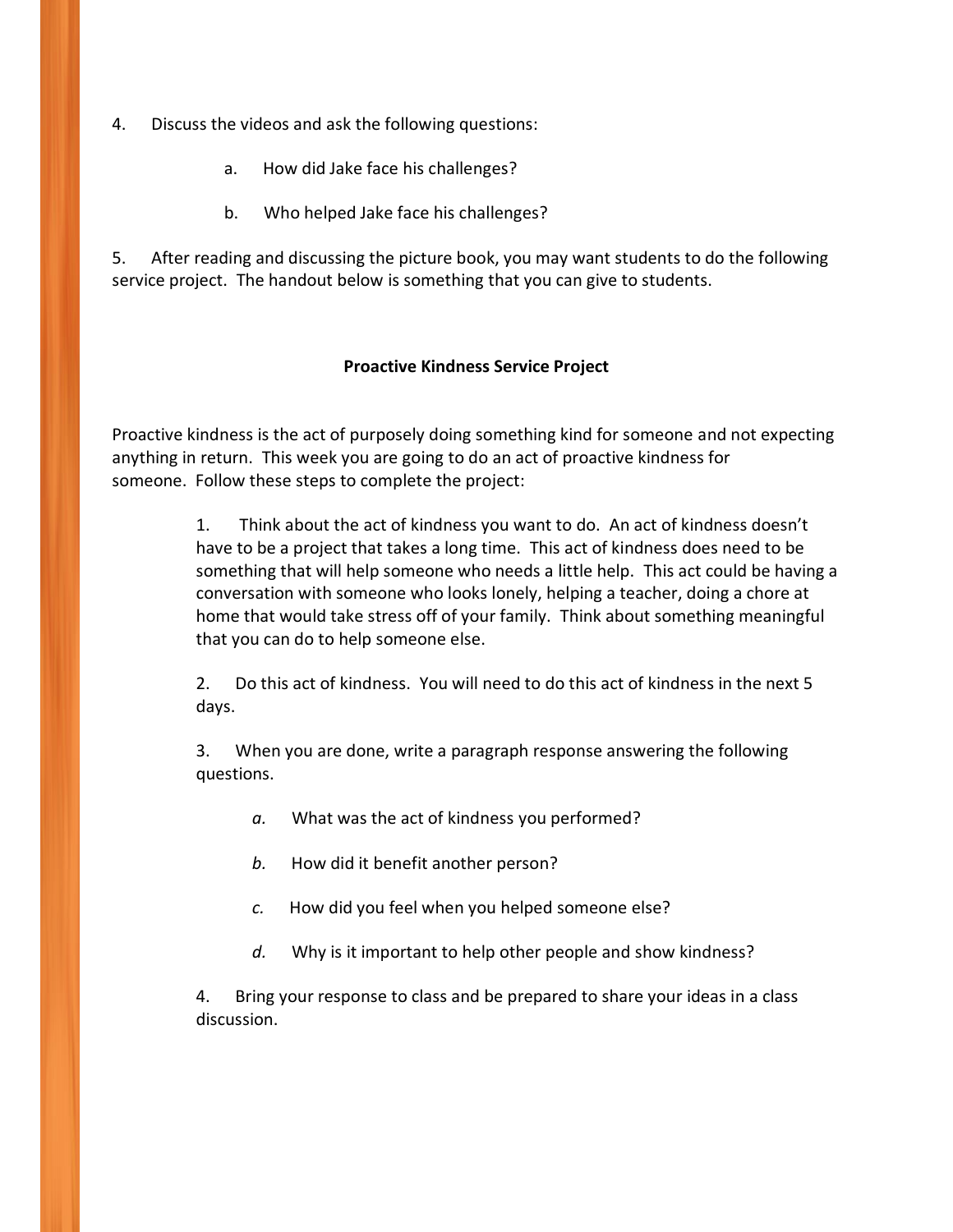# **Additional Resources**

Combining informational text articles with realistic fiction is a great way to create text to world connections. Newsela.com is a fantastic resource for short nonfiction articles. Every article on Newsela can be differentiated by 5 different Lexile levels. To fully access all the articles, you must create a free account. The following articles have great connections with the book *Left Out:*

- Inability to Hear Doesn't Mean an Inability to Own a Business
- Top Young National Spelling Bee Contestant Was Born Deaf
- Football Fan Lost His Sight, but Kept His Dream
- No Legs, No Problem for Alabama Teenage Wrestler who Went 37-0
- Top Young National Spelling Bee Contestant Was Born Deaf
- More Cyber Bullying Victims Seeking Help From Their Parents
- Taking Classes Online to Avoid School Bullying
- Opinion: Basketballs Jeremy Lin Learned to Ignore the Bullies



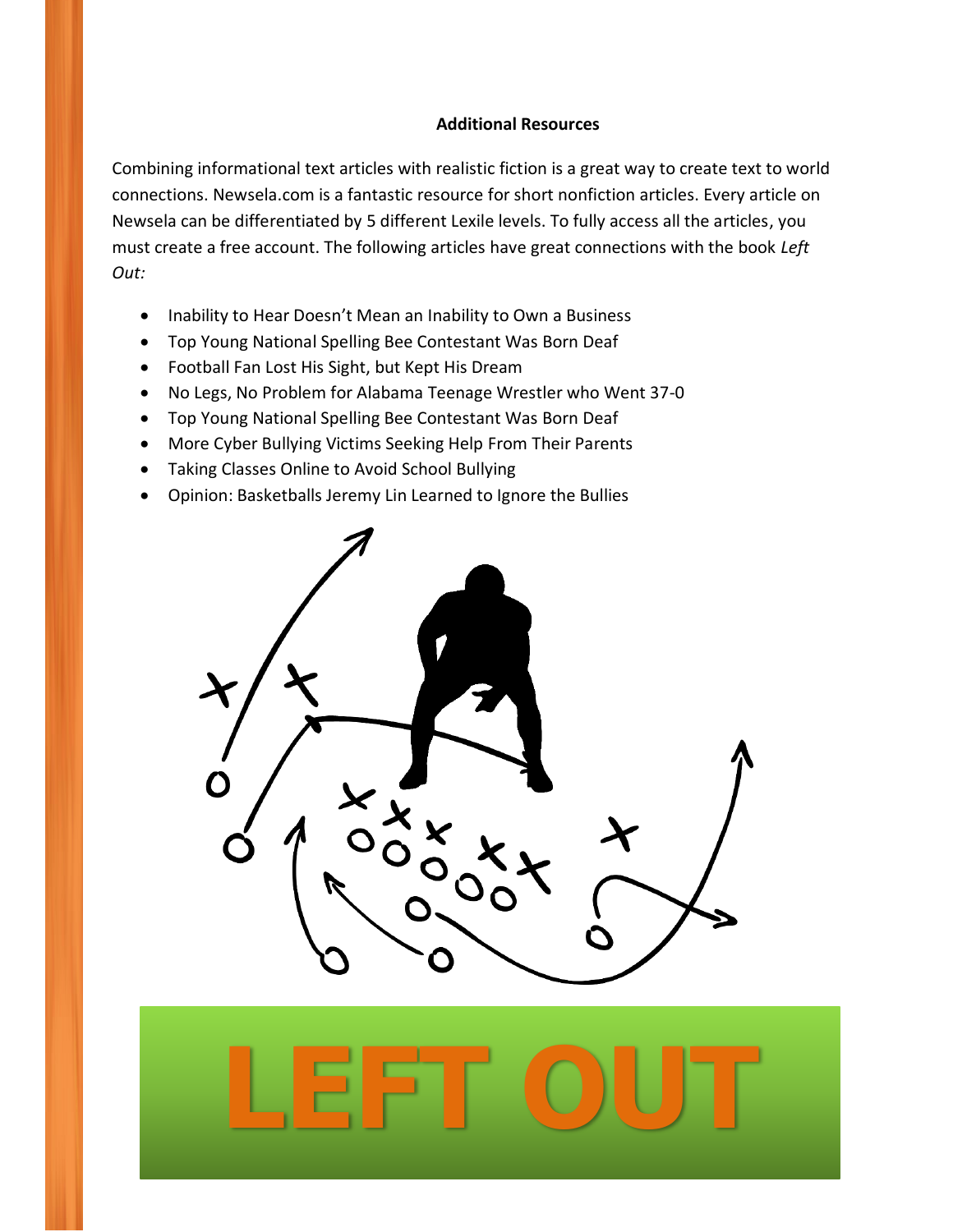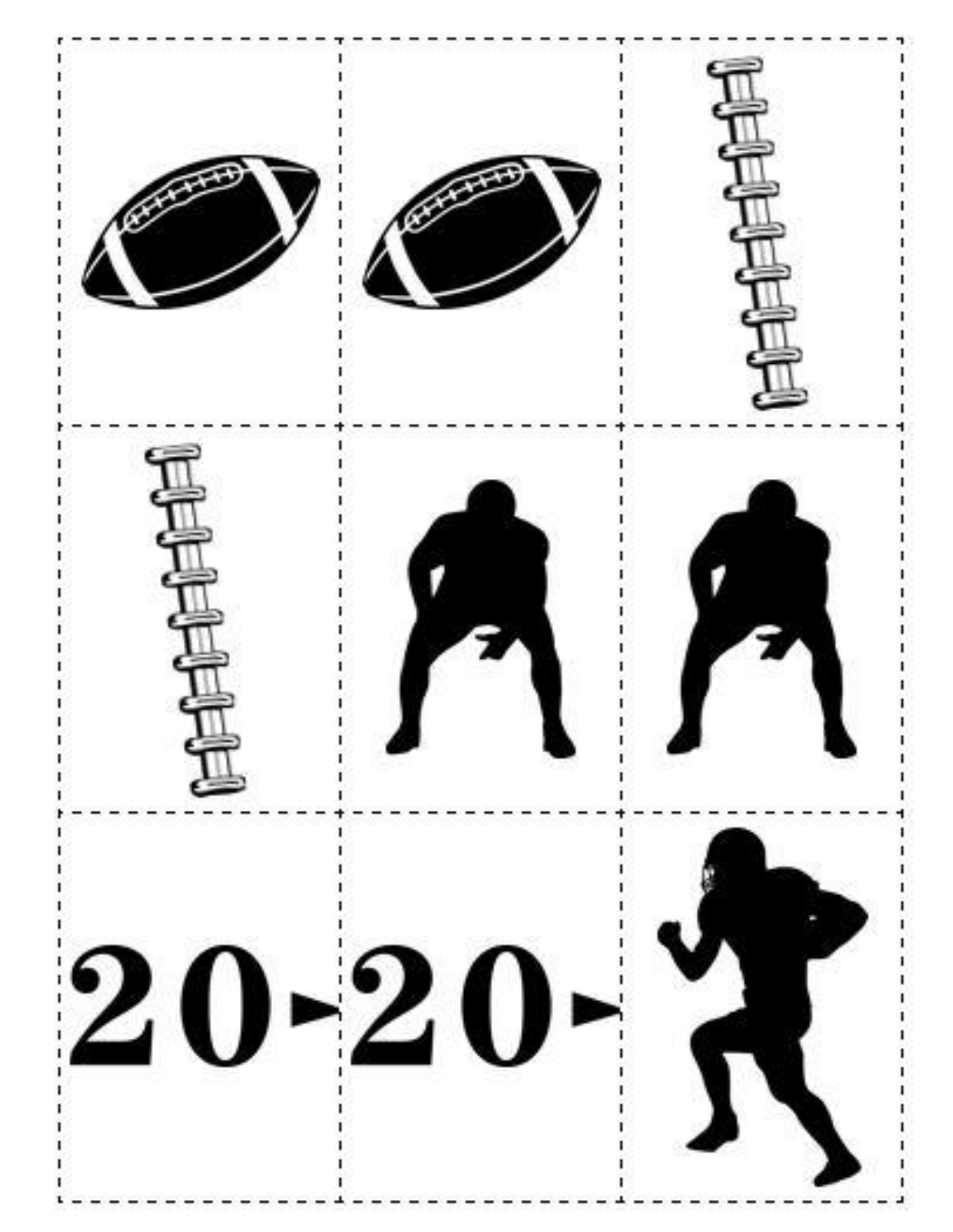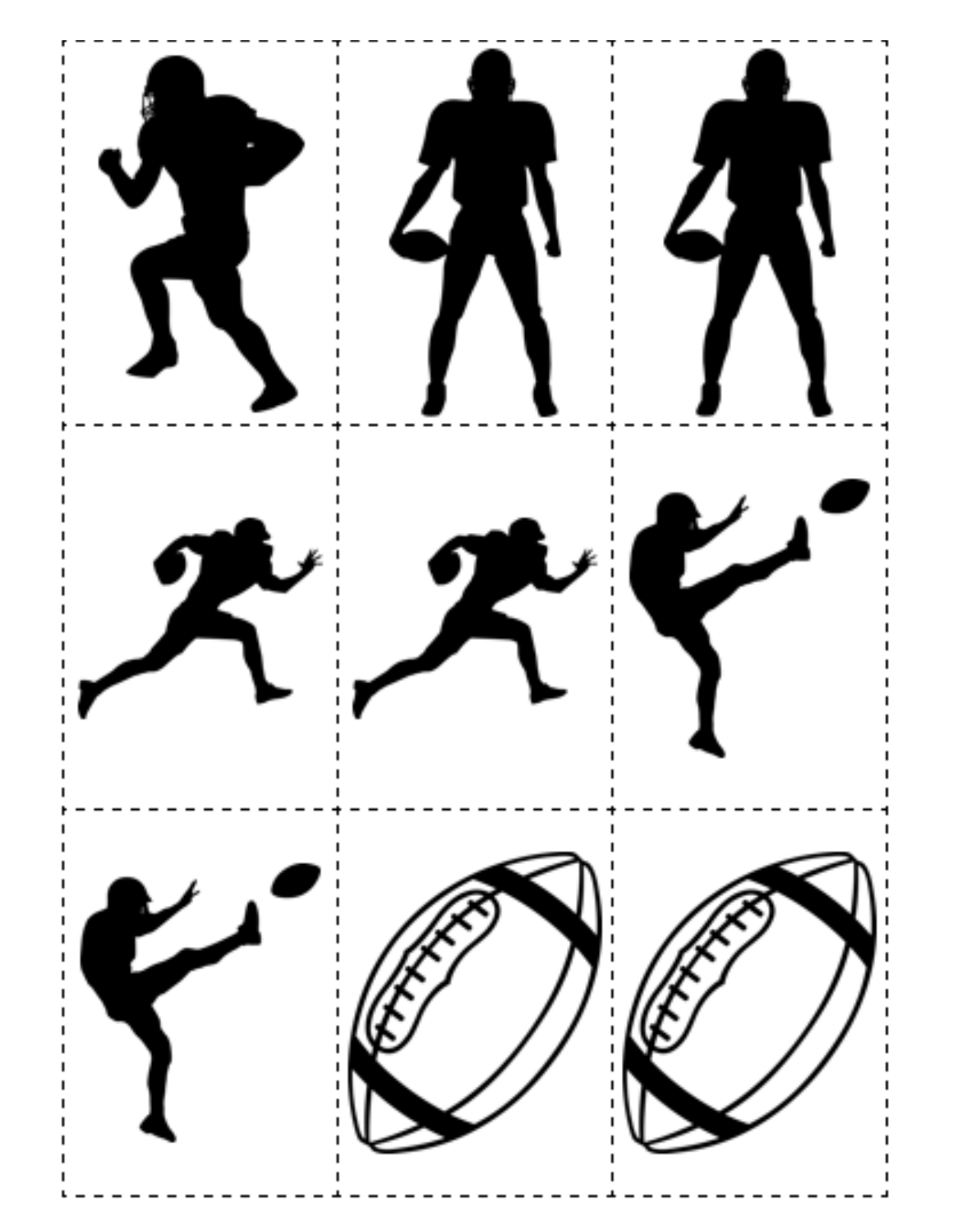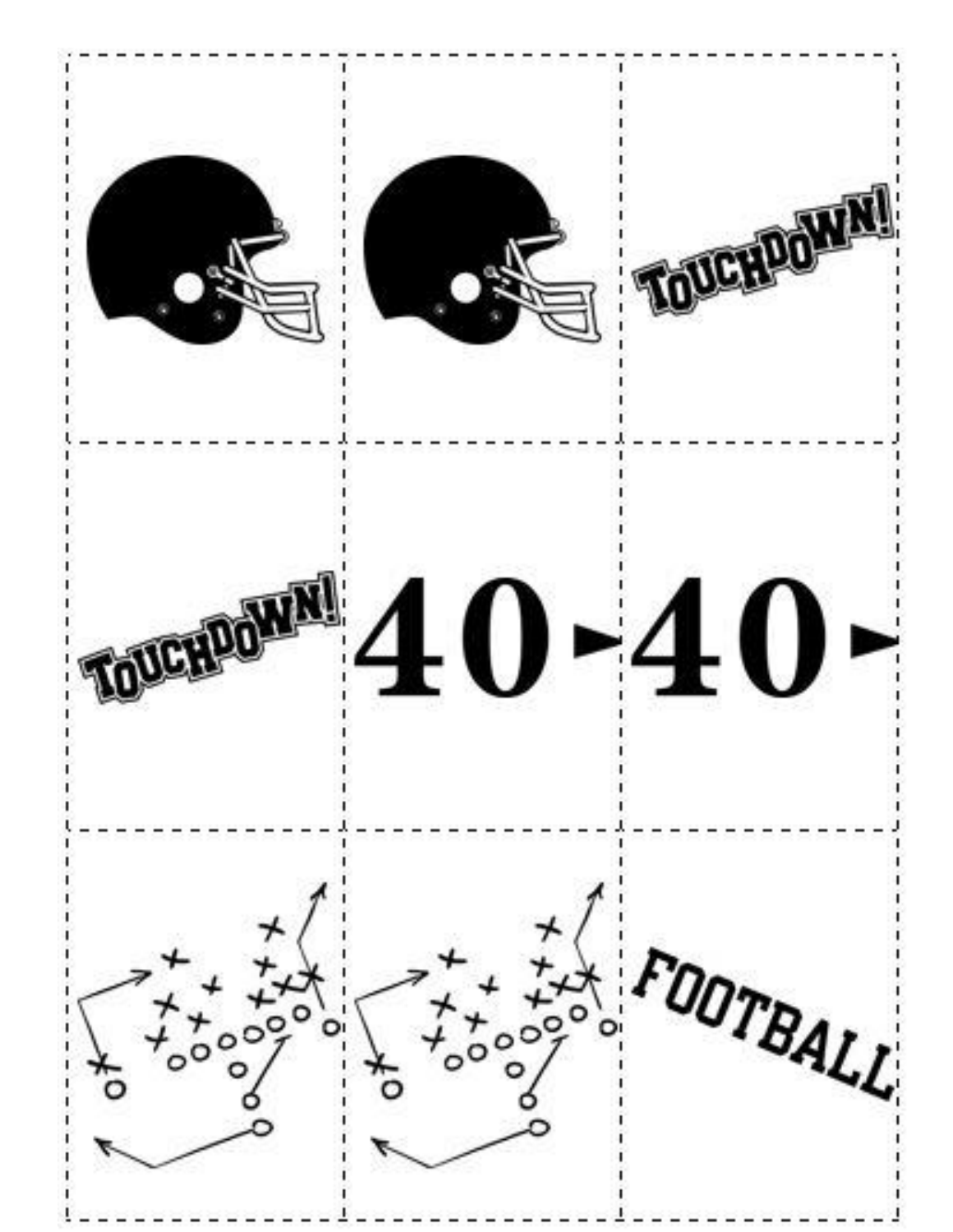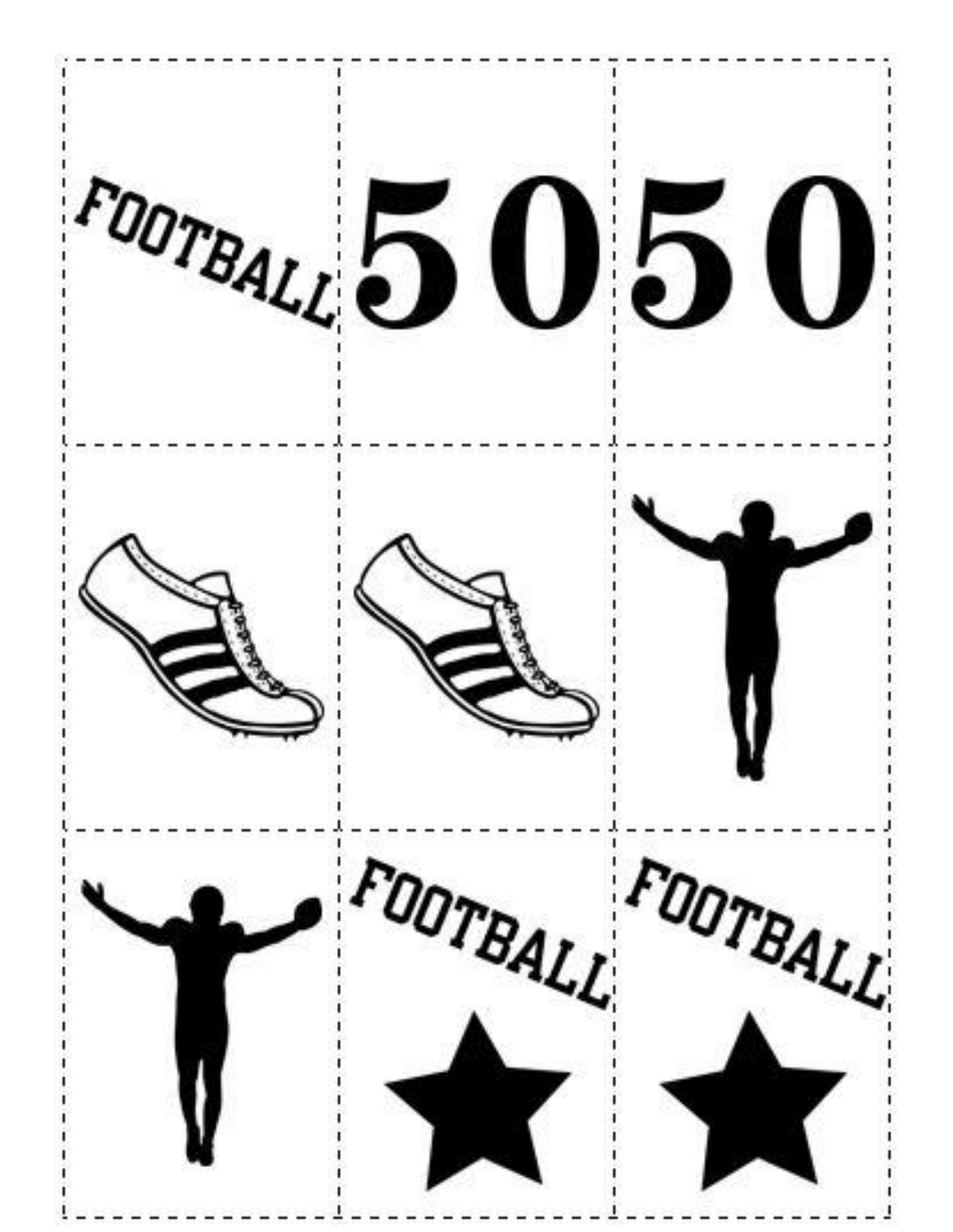